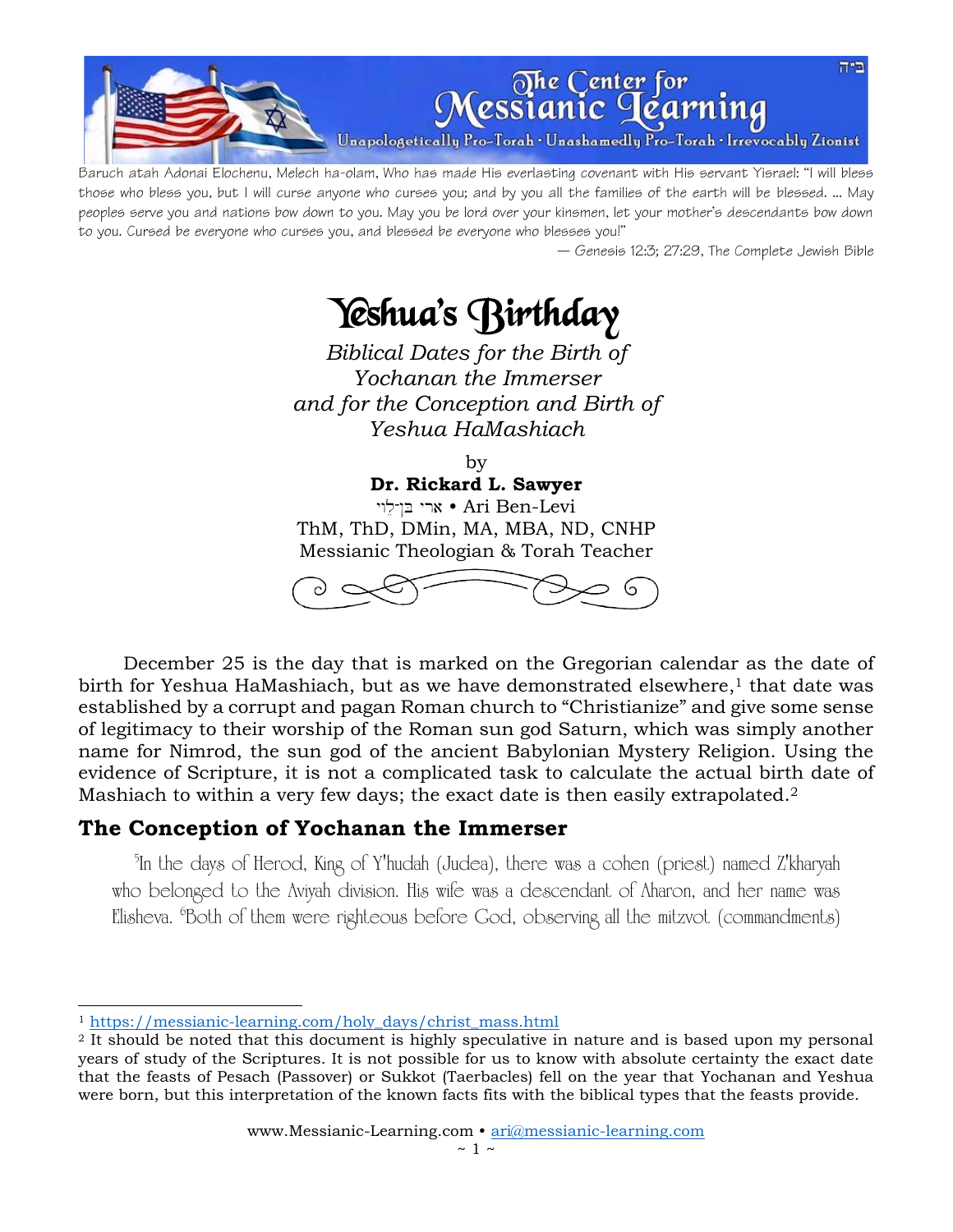and ordinances of ADONA<sup>3</sup> blamelessly. <sup>7</sup>But they had no children, because Elisheva was barren; and they were both well along in years.

<sup>8</sup>One time, when Z'kharyah was fulfilling his duties as cohen during his division's period of service before God, <sup>9</sup>he was chosen by lot (according to the custom among the cohanim [priests]) to enter the Temple and burn incense.

<sup>10</sup> $\Lambda$ ll the people were outside, praying, at the time of the incense burning, <sup>11</sup>when there appeared to him an angel of ADONAI standing to the right of the incense altar. <sup>12</sup>Z'kharyah was startled and terrified at the sight. <sup>13</sup>But the angel said to him, "Don't be afraid, Z'kharyah; because your prayer has been heard. Your wife Elisheva will bear you a son, and you are to name him Yochanan. <sup>14</sup>He will be a joy and a delight to you, and many people will rejoice when he is born, <sup>b</sup>for he will be great in the sight of ADONAI. He is never to drink wine or other liquor, and he will be filled with the Ruach HaKodesh (the Holy Spirit) even from his mother's womb. <sup>16</sup>He will turn many of the people of Isra'el to ADONAI their God. <sup>17</sup>He will go out ahead of ADONAI in the spirit and power of Eliyahu [Elijah] to turn the hearts of fathers to their children and the disobedient to the wisdom of the righteous, to make ready for ADONAI a people prepared."

 $18Z$ 'kharyah said to the angel, "How can I be sure of this? For I am an old man; my wife too is well on in years."

19 "I am Gavri'el," the angel answered him, "and I stand in the presence of God. I was sent to speak to you, to give you this good news. <sup>20</sup>Now, because you didn't believe what I said, which will be fulfilled when the time comes, you will be silent, unable to speak until the day these things take place."

<sup>21</sup>Meanwhile, the people were waiting for Z'kharyah; they were surprised at his taking so long in the Temple. <sup>22</sup>But when he came out unable to talk to them, they realized that he had seen a vision in the Temple; speechless, he communicated to them with signs.

 $23$ When his period of his Temple service was over, he returned home.  $24$ Following this, Elisheva his wife conceived, and she remained five months in seclusion, saying,  $25^{\circ}$ ADONAI has done this for me; he has shown me favor at this time, so as to remove my public disgrace." (Luke 1:5-25, CJB<sup>4</sup> )

First Chronicles tells us that the Levitical priesthood was divided into 12 divisions of priests. The ancient Jewish Historian Josephus (*Antiquities* 7) tells us that each division served for a period of one week. The first division began its period of service on the first day of the year  $-1$  Nisan (also called Aviv or Abib)  $-$  as God had established the calendar in Exodus 12:2. Three weeks out of each year — during the weeks of Pesach

<sup>&</sup>lt;sup>3</sup> In the Hebrew tradition, the four-letter sacred name of God  $(m_{\text{min}} - YHWH)$  is never pronounced, but is instead represented by ADONAI, the Hebrew word for Lord, in small capitals or all capitals.

<sup>4</sup> All Scripture quotations taken from the *Complete Jewish Bible* by David H. Stern. Copyright ©1998. All rights reserved. Used by permission of Messianic Jewish Publishers, 6120 Day Long Lane, Clarksville, MD 21029. [www.messianicjewish.net.](http://www.messianicjewish.net/) I have taken the liberty of capitalizing pronouns referring to deity.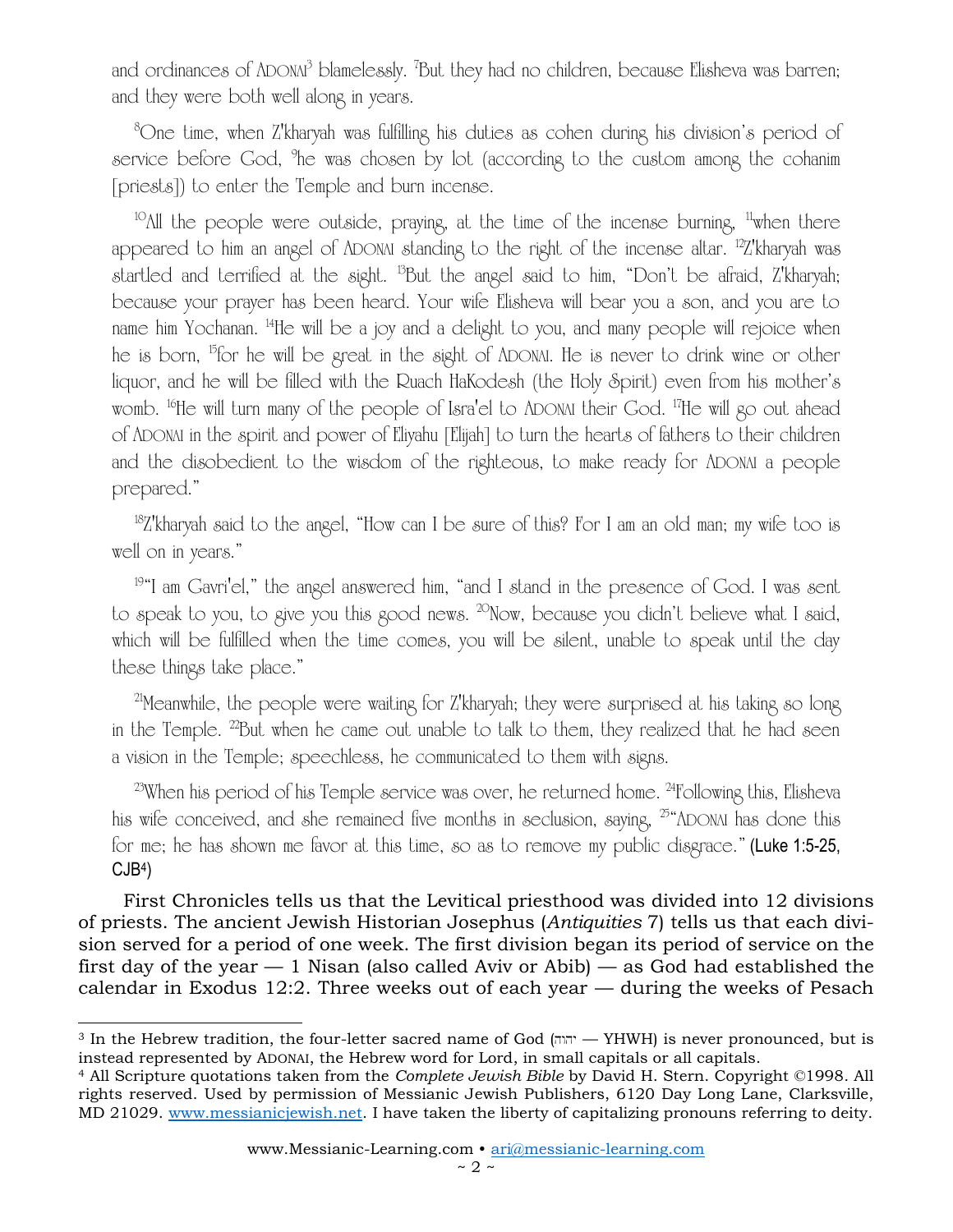(Passover), Shavuot (Pentecost), and Sukkot (Tabernacles) — all 24,000 priests served together.

As Zekharyah was in the division of Aviyah (Luke 1:5), his term of service began in early Spring on the first day of the eighth week (27th of Ayyar) and ran for one week through the 4th of Sivan. As the following week (5-11 Sivan) was Shavuot, the Feast of Pentecost, he would have stayed in the temple and served that week also with all the priests. Luke 1:23-24 tells us that Zekharyah finished his duties at the Temple, and that Elisheva conceived shortly after his return home. This sets the date for Yochanan's conception at approximately the third week of Sivan. [In Gregorian year 2001, that week corresponds to the first week of June. Adding nine months to that date puts the birth of Yochanan sometime near the first week of the Gregorian month of March.]

## **The Conception of Yeshua HaMashiach**

<sup>26</sup>In the sixth month [of Elisheva's pregnancy], the angel Gavri'el was sent by God to a city in the Galil [Galilee] called Natzeret, <sup>27</sup>to a virgin engaged to a man named Yosef, of the house of David; the virgin's name was Miryam. <sup>28</sup>Approaching her, the angel said, "Shalom, favored lady! ADONAI is with you!" <sup>29</sup>She was deeply troubled by his words and wondered what kind of greeting this might be. <sup>30</sup>The angel said to her, "Don't be afraid, Miryam, for you have found favor with God. <sup>31</sup>Look! You will become pregnant, you will give birth to a son, and you are to name him Yeshua.<sup>5 32</sup>He will be great, He will be called Son of Ha`Elyon [the Most High]. ADONAI, God, will give Him the throne of His forefather David; <sup>33</sup>and He will rule the House of Ya`akov forever — there will be no end to His Kingdom."

<sup>34</sup> "How can this be," asked Miryam of the angel, "since I am a virgin?"

<sup>35</sup>The angel answered her, "The Ruach HaKodesh will come over you, the power of Ha`Elyon will cover you. Therefore, the holy child born to you will be called the Son of God. <sup>36</sup>You have a relative, Elisheva, who is an old woman; and everyone says she is barren. But she has conceived a son and is six months pregnant! <sup>37</sup>For with God, nothing is impossible."

<sup>38</sup>Miryam said, "I am the servant of ADONAI; may it happen to me as you have said." Then the angel left her.

 $39$ Without delay, Miryam set out and hurried to the town in the hill country of Y'hudah  $40$ where Z'kharyah lived, entered his house and greeted Elisheva. <sup>41</sup>When Elisheva heard Miryam's greeting, the baby in her womb stirred. Elisheva was filled with the Ruach HaKodesh <sup>42</sup>and spoke up in a loud voice, "How blessed are you among women! And how blessed is the child in your womb!  $43$ But who am I, that the mother of my Lord should come to me?  $44$ For as soon as the sound of your greeting reached my ears, the baby in my womb leaped for joy! <sup>45</sup>Indeed you are blessed, because you have trusted that the promise ADONAI has made to you will be fulfilled."

 $^{46}$ Then Miryam said, "My soul magnifies ADONAI;  $^{47}$ and my spirit rejoices in God, my Savior,  $48$ Who has taken notice of His servant-girl in her humble position. For — imagine it! — from now

<sup>5</sup> "Yeshua" is the Hebrew word that translates to English as "salvation."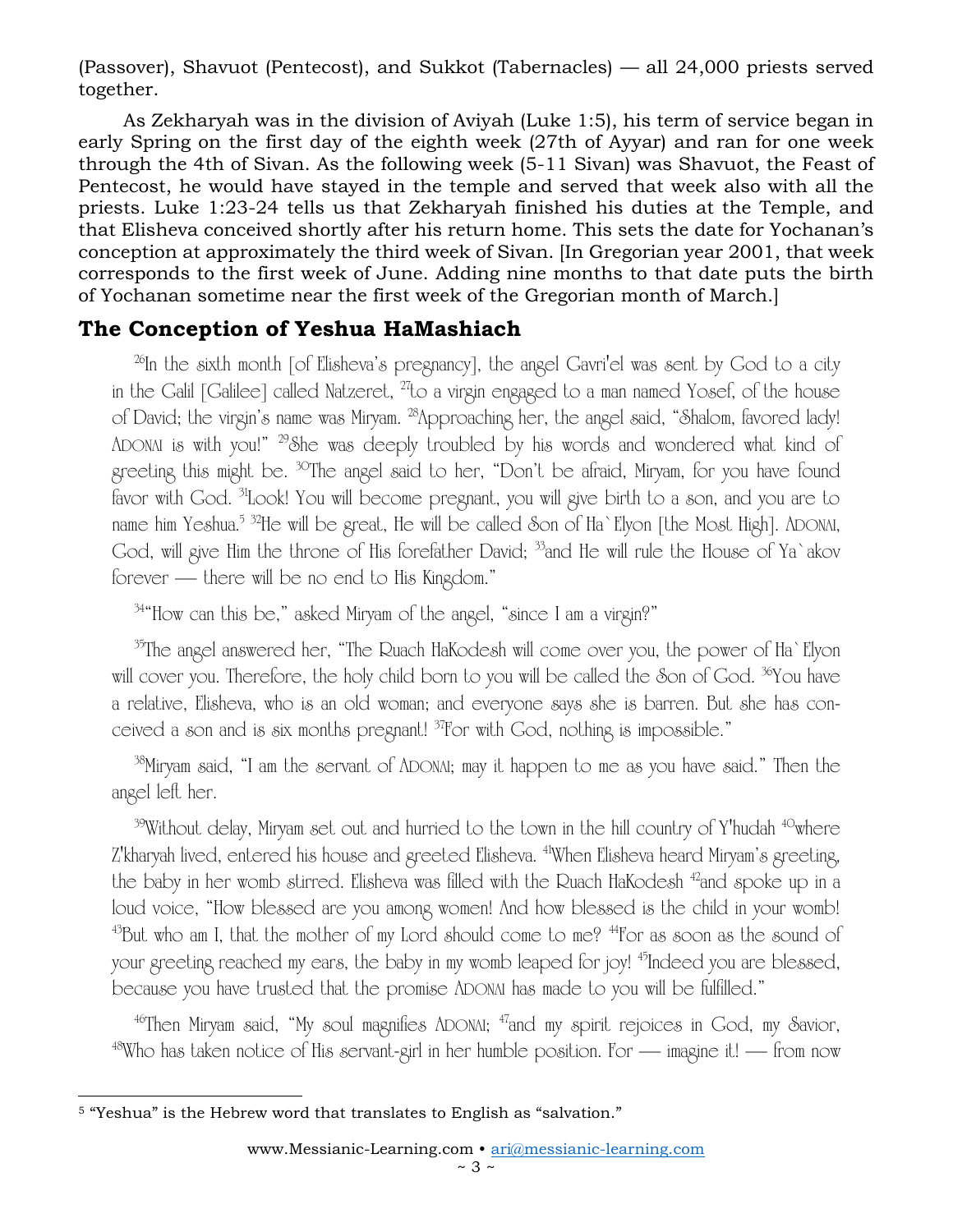on, all generations will call me blessed! <sup>49</sup>The Mighty One has done great things for me! Indeed, His name is holy; <sup>50</sup>and in every generation He has mercy on those who fear Him. <sup>51</sup>He has performed mighty deeds with His arm, routed the secretly proud, <sup>52</sup>brought down rulers from their thrones, raised up the humble,  $^{53}$  filled the hungry with good things, but sent the rich away empty. <sup>54</sup>He has taken the part of His servant Isra'el, mindful of the mercy <sup>55</sup>which He promised to our fathers, to Avraham and his seed forever." (Luke 1:26-55)

Near the end of the sixth month of Elisheva's pregnancy the angel Gavri'el appeared to Miryam and told her about Elisheva saying, "this is the sixth month with her who was called barren." Miryam immediately left Natzeret (verse 39, "with haste") and went to the "hill country" near Jerusalem to the home of Zekharyah and Elisheva. We know for sure that Miryam was already pregnant with Yeshua because Yochanan, still in Elisheva's womb, recognized the unborn Yeshua. [What further evidence do the baby-killers need that life begins at conception?]

This sets the conception of Yeshua about end of Kislev during Chanukah (mid-December), the Feast of Lights, thus demonstrating in a very special way that Yeshua is the Light of the World.

Yeshua is shown celebrating Chanukah in John 10:22,23. It is at this celebration that He declares 'I and My Father are One' [John 10:30], which testifies to His Divine origin in His conception. It also reinforces Chanukah as the time of His conception.

— Messianic Rabbi Dr. David Hargis www.messianic.com/articles/dates.htm

#### **The Birth of Yochanan**

 $57$ The time arrived for Elisheva to have her baby, and she gave birth to a son.  $58$ Her neighbors and relatives heard how good ADONAI had been to her, and they rejoiced with her.

<sup>59</sup>On the eighth day, they came to do the child's b'rit-milah [dedication and circumcision]. They were about to name him Z'kharyah, after his father, <sup>60</sup>when his mother spoke up and said, "No, he is to be called Yochanan."

 $64$ They said to her, "None of your relatives has that name,"  $62$  and they made signs to his father to find out what he wanted him called.

 $\mathrm{^{63}He}$  motioned for a writing tablet, and to everyone's surprise he wrote, "His name is Yochanan."

<sup>64</sup>At that moment, his power of speech returned, and his first words were a b'rakhah [blessing/praise] to God. <sup>65</sup>All their neighbors were awestruck; and throughout the hill country of Y'hudah, people talked about all these things. <sup>66</sup>Everyone who heard of them said to himself, "What is this child going to be?" For clearly the hand of ADONAI was with him.

<sup>67</sup>His father Z'kharyah was filled with the Ruach HaKodesh and spoke this prophecy: <sup>68</sup> "Praised be ADONAI, the God of Isra'el, because He has visited and made a ransom to liberate His people <sup>69</sup>by raising up for us a mighty Deliverer who is a descendant of his servant David. <sup>70</sup>It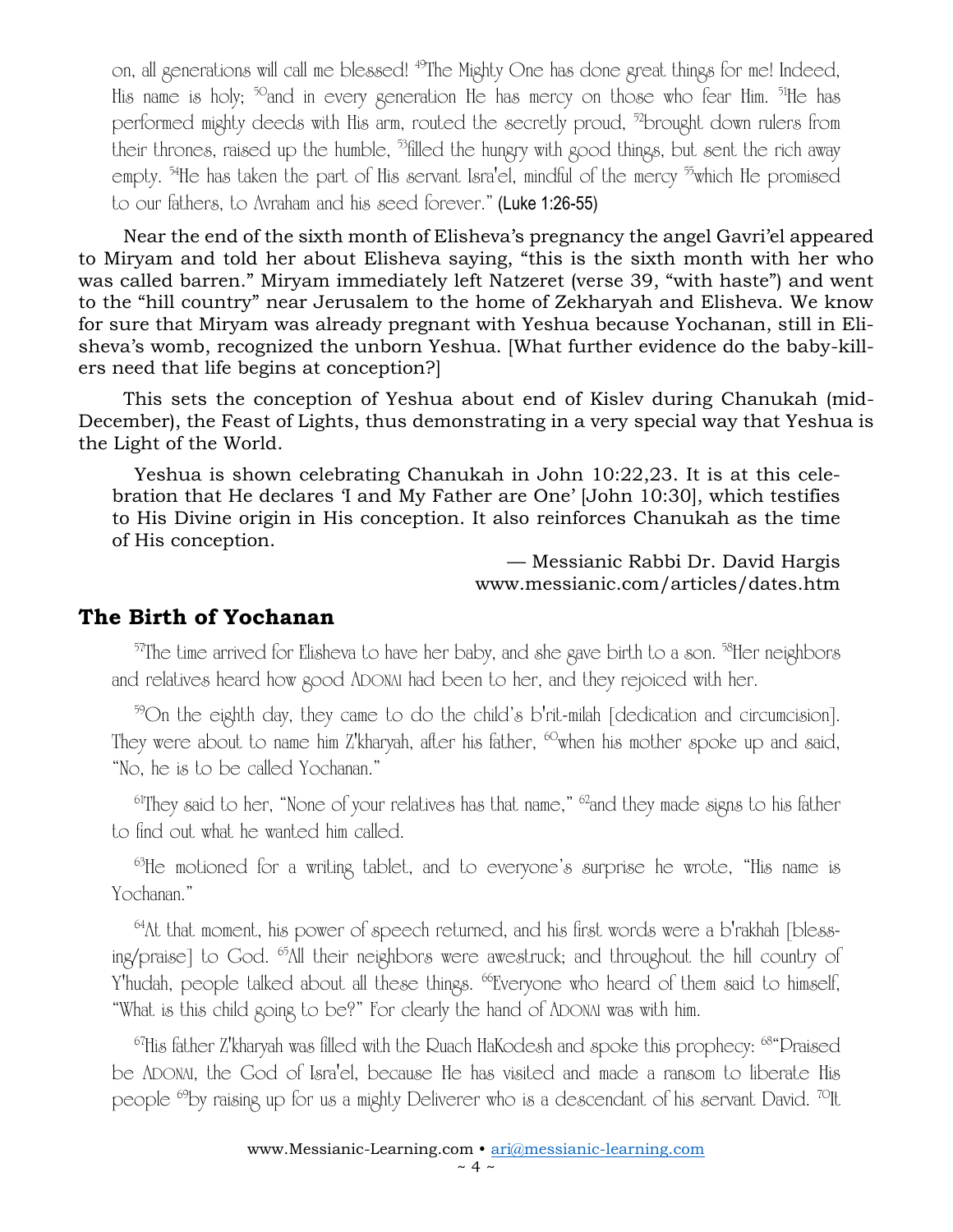is just as He has spoken through the mouth of the prophets from the very beginning  $-$  <sup>71</sup>that we should be delivered from our enemies and from the power of all who hate us. <sup>72</sup>This has happened so that He might show the mercy promised to our fathers — that He would remember His holy covenant, <sup>73</sup>the oath He swore before Avraham avinu [our father Abraham] <sup>74</sup>to grant us that we, freed from our enemies, would serve Him without fear,  $\overline{p}$  in holiness and righteousness before Him all our days. <sup>76</sup>You, child, will be called a prophet of Ha`Elyon; you will go before the Lord to prepare His way  $\pi$ by spreading the knowledge among His people that deliverance comes by having sins forgiven <sup>78</sup>through our God's most tender mercy, which causes the Sunrise to visit us from Heaven, <sup>79</sup>to shine on those in darkness, living in the shadow of death, and to guide our feet into the paths of peace."

80The child grew and became strong in spirit, and he lived in the wilderness until the time came for him to appear in public to Isra'el. (Luke 1:57-80)

#### The prophet Mal'akhi (Malachi) tells us that Eliyahu (Elijah) the prophet must come to prepare the hearts of the fathers and their children before Mashiach comes.

<sup>4</sup> "Remember the Torah of Moshe My servant, which I enjoined on him at Horev, laws and rulings for all Isra'el. <sup>5</sup> Look, I will send to you Eliyahu the prophet before the coming of the great and terrible Day of ADONAI. 6 He will turn the hearts of the fathers to the children and the hearts of the children to their fathers; otherwise I will come and strike the land with complete destruction." [Look, I will send to you Eliyahu the prophet before the coming of the great and terrible Day of ADONAI.] (Malachi 4:4-6)

Therefore, in anticipation of the coming of Mashiach, when Pesach (Passover) is celebrated, a place at the table is set and a cup of wine is poured for Eliyahu (Elijah), and the door of the house is left open so that he may come in to the celebration. It is clear that for centuries before the birth of Messiah the Jews had been anticipating the return of Eliyahu during Pesach.

The way in which Gavri'el worded his announcement to Zekharyah makes it clear that Yochanan was to be the fulfillment of Mal'akhi's prophecy as announced by Gavri'el:

"He will turn many of the people of Isra'el to ADONAI their God. <sup>17</sup>He will go out ahead of ADONAI in the spirit and power of Eliyahu [Elijah] to turn the hearts of fathers to their children and the disobedient to the wisdom of the righteous, to make ready for ADONAI a people prepared."

Luke 1:56 tells us that Miryam stayed with Elisheva for three months, which would have been up until the time Yochanan was born. We can now calculate the date of Yochanan's birth with a great deal of accuracy.

- A full-term pregnancy term is 41 weeks.
- There are 27 weeks in the first six months (two trimesters) of pregnancy.
- There are 27 weeks from the spring service of of Abiyah to Chanukah.
- There are 14 weeks remaining to accomplish the last trimester and bring the pregnancy to full term.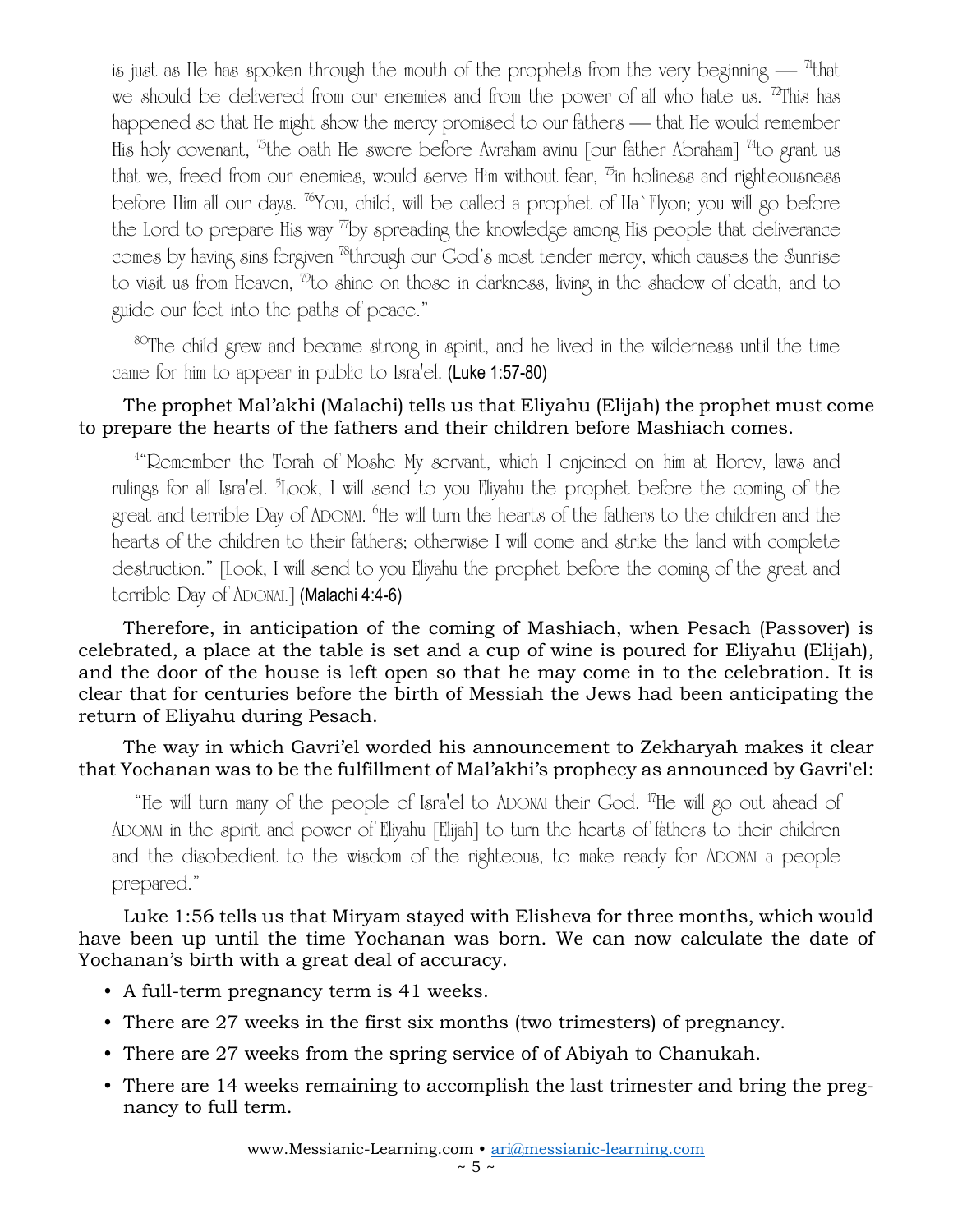• There are exactly 14 weeks from Chanukah to Passover (Nisan 14-22).

Therefore, Yochanan was born at Passover, most certainly on the first day of Unleavened Bread. He was circumcised on the eighth day, which would be the last day of Passover/Feast of Unleavened Bread. His birth therefore exactly fulfills both Mal'akhi's prophecy and the Jewish expectation of that fulfillment to occur at Passover.

## **The Birth of Yeshua**

1 Around this time, Emperor Augustus issued an order for a census to be taken throughout the Empire. <sup>2</sup>This registration, the first of its kind, took place when Quirinius was governing in Syria. <sup>3</sup> Everyone went to be registered, each to his own town.

<sup>4</sup>So Yosef, because he was a descendant of David, went up from the town of Natzeret in the Galil to the town of David, called Beit-Lechem<sup>6</sup>, in Y'hudah, <sup>5</sup>to be registered, with Miryam, to whom he was engaged, and who was pregnant. <sup>6</sup>While they were there, the time came for her to give birth; <sup>7</sup>and she gave birth to her first child, a son. She wrapped Him in cloth and laid Him down in a feeding trough [better translated as "food tray" for reasons we will see later], because there was no space for them in the living-quarters. (Luke 2:1-7)

For the past several hundred years, Gentile Christians have taught that poor Mary and Joseph were forced to go to Bethlehem to register for their taxes, and that there were so many people trying to register at the same time that all the motels and hotels were full. Most of us have seen the Christmas play in which a third-grader with a pillow tied to his tummy and a cotton beard hanging by strings from his ears comes to the door and tells Mary and Joseph that the inn is full, but they are welcome to sleep in his barn out behind the inn. They trudge through the snow out to the barn where Joseph moves the cattle, sheep, donkeys, and sometimes even chickens out of the way to find some clean straw, and he makes a bed in a manger for their baby Jesus to sleep in. It's a beautiful story, but it's simply not true ... it's only a Gentile myth.

First of all, when the decree was issued, citizens were given a full year during which to register for the census. There was absolutely no reason for thousands of Bethlehemites to have to come to their hometown all at once to register. That being the case, we must ask why Joseph would bring his wife Mary all the way from Nazareth to Bethlehem to register when her pregnancy was so far along.

There were three great feasts during the year the people of ADONAI were expected to make every reasonable effort to attend in Jerusalem: Pesach (the feast of unleavened bread and Passover), Shavuot (Pentecost, the feast of harvest), and Sukkot (the feast of ingathering, booths, or tabernacles). [*"You shall observe a feast to me three times a year."* Exodus 23:14]

During these three feasts, the population of "the metropolitan Jerusalem area" would swell from about a hundred twenty thousand to something over two million people (according to Josephus). Every home in the entire area was open to guests, and of course all the "hotels and motels" [if they had existed at that time] would have been booked up for months.

<sup>6</sup> Biet-Lechem translates to English as "house of bread." How appropriate that the Bread of Life was born in the house of bread.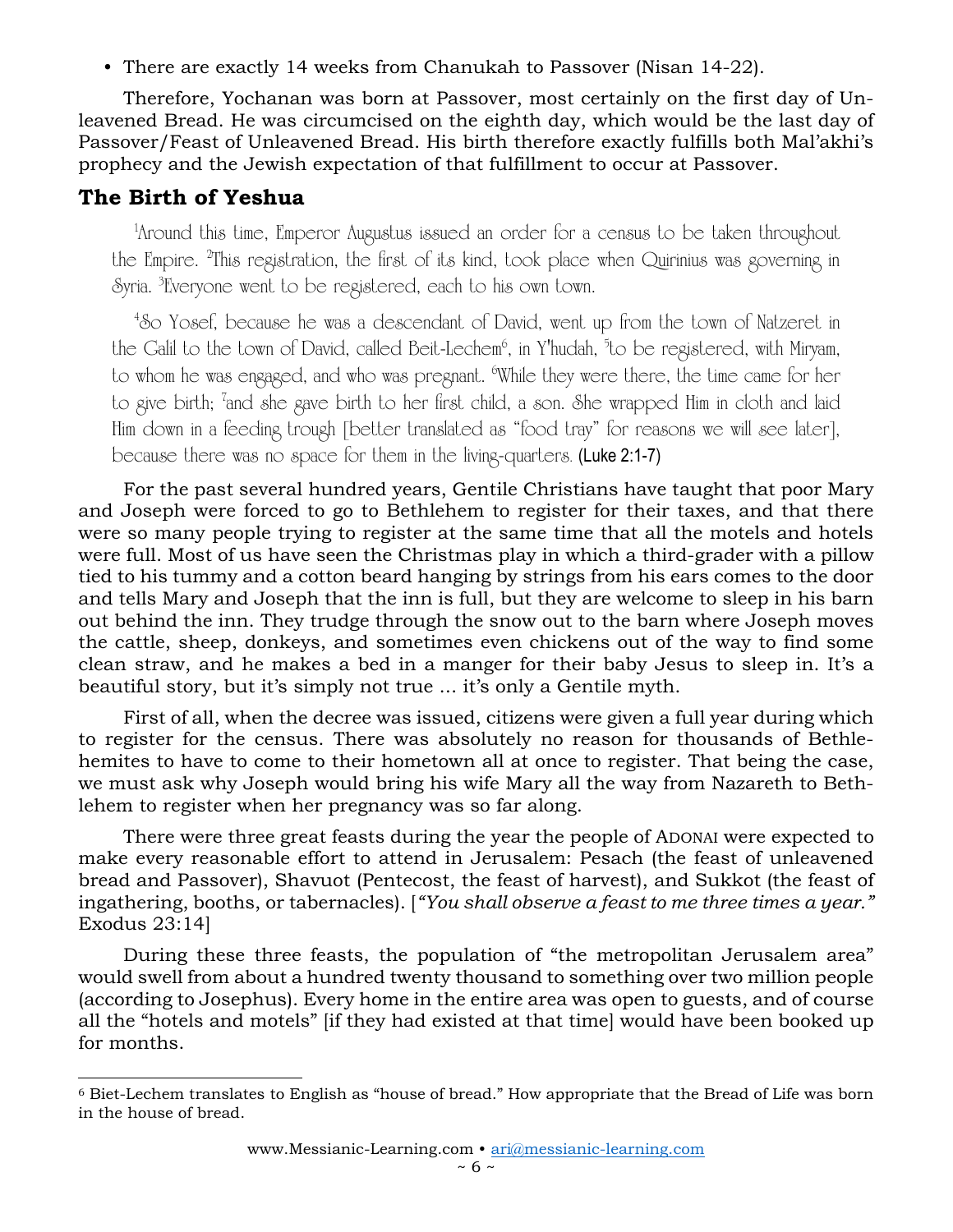However, during the feast of Sukkot [Tabernacles or Booths, pronounced "soocoat"], every family was expected to live at least part of each day in their tabernacle or booth, called a sukkah, which is a temporary dwelling usually made out of palm and/or bamboo branches, to remind them that for 40 years their ancestors had lived in temporary shelters in the wilderness on their trek to the Promised Land. At night, these sukkot [the plural form of sukkah] were available for the overnight lodging of out-of-towners, and the homeowners would stock them with food for the travelers. The food was placed on a *food-tray* attached to the inside wall of the Sukkah to keep it up off the ground.

Beit-Lechem (Bethlehem) was a small village in the suburbs just about four miles south of Jerusalem. Miryam and Yosef had apparently decided to register during their Sukkot (Tabernacles) trip. Evidently, they had intended to stop overnight in Bethlehem (probably with members of Yosef's family), register in the morning, and then proceed on into Jerusalem for the feast.

When they checked for available rooms among their friends and family, as there were no vacancies the "innkeeper" [homeowner] offered them shelter in his Sukkah (his Tabernacle or booth) which had been erected and well-stocked with food for the express purpose of sheltering feast-keepers.<sup>7</sup> It was not a shelter for animals at all. And when their Baby was born, they laid Him on the food shelf to keep Him up off the damp ground.

Because the Gentile translators of the Authorized ("King James") Version had very little knowledge of ancient Hebrew customs or how the Feast of Sukkot was observed in biblical Israel, they translated many of the Hebrew words into terms that their readers would understand, thinking only in terms of life in Medieval England.

For example, the Hebrew term *sukkah* is used to describe any temporary or unfinished shelter, including tabernacle, shed, shack, booth, or barn. Thus, the sukkah became a "barn" and the food tray in the sukkah became a "feeding trough" or "manger." Since this meaning was erroneously assumed, cattle and sheep were soon added to the concept, resulting in our modern concept of "the manger scene."

As to establishing the date for His birth, one thing is very certain … He was certainly *not* born during the winter. Luke 2:8 tells us: *"In the countryside nearby were some shepherds spending the night in the fields, guarding their flocks."*

The weather in Israel is very similar to that in central California. By December it is quite cold, and the sheep have all been brought into the fold for the winter. "As is well known, the shepherds in Palestine do not 'abide in the fields' during the winter season. The shepherds always bring their flocks in from the mountain slopes and fields not later than the fifteenth of October!" [Ralph Woodrow, *Babylon Mystery Religion*. Self-published, 1966, p.160] No modern theologian believes that Messiah's birth occurred in December. It is a mystery to me why any modern pastor continues to teach this error!

Since we have already demonstrated that Yeshua was exactly six months younger that Yochanan, it is now easy to establish the time of His birth as mid-Tishrei. The only reason that Beit-Lechem would possibly be crowded in mid-Tishrei would be for Sukkot. The first and last days of Sukkot were "high Shabbats" and travel on those days was forbidden. Therefore, Yosef would have planned their trip to arrive not later than a few

<sup>7</sup> This was actually an act of great kindness. The main house would have consisted of a single room crowded with friends and family, with possibly a few raised platforms for sleeping; absolutely no privacy at all for a fourteen- or fifteen-year-old girl about to deliver her first child.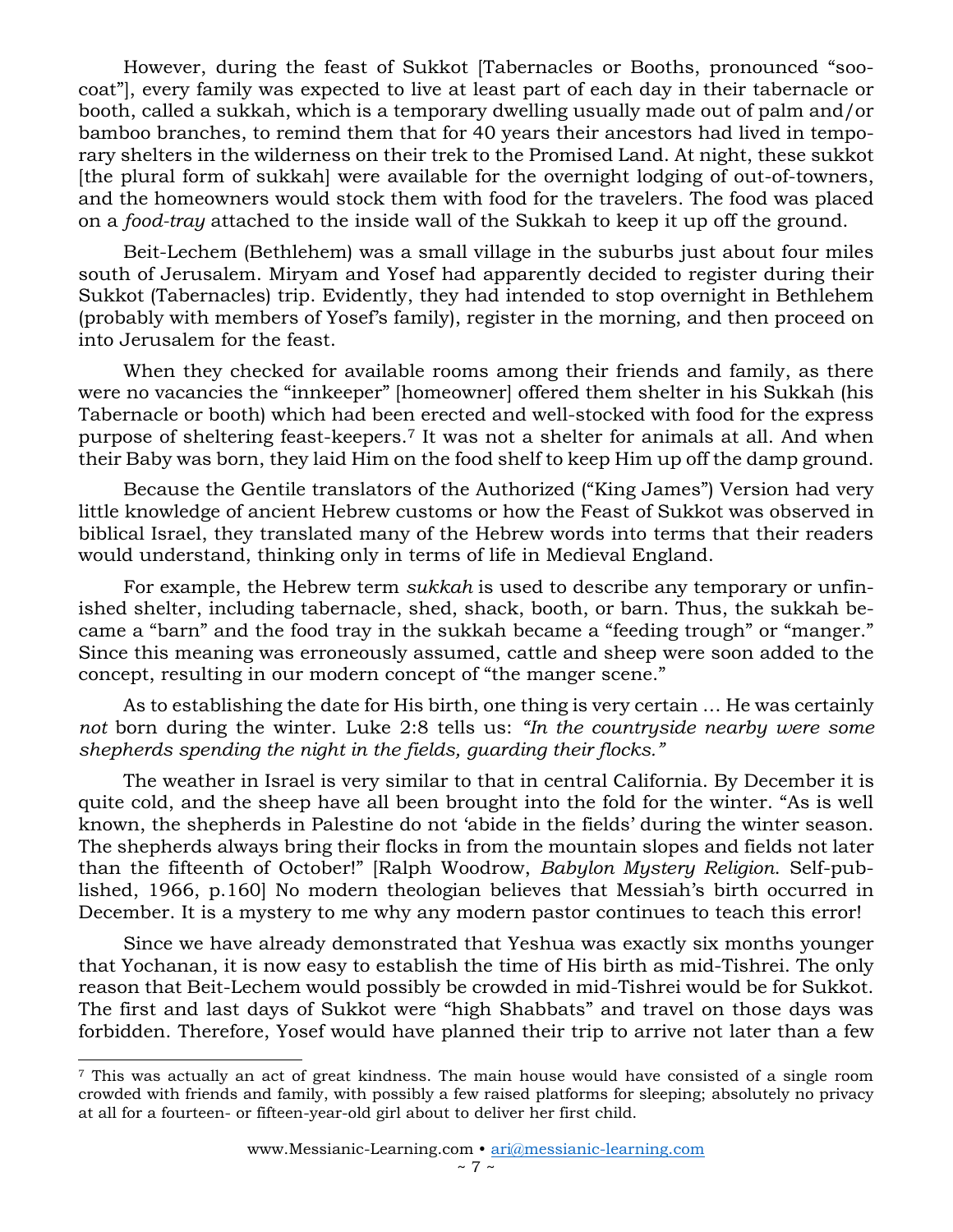#### hours before sunset preceding the first day of Sukkot. According to Luke's account, Yeshua was born that night, on 15 Tishrei.

<sup>8</sup>In the countryside nearby were some shepherds spending the night in the fields, guarding their flocks, <sup>9</sup>when an angel of ADONAI appeared to them, and the Sh'khinah [visible glorious] presence] of ADONAI shone around them. They were terrified; <sup>10</sup>but the angel said to them, "Don't be afraid, because I am here announcing to you Good News that will bring great joy to all the people. <sup>11</sup>This very day, in the town of David, there was born for you a Deliverer who is the Messiah, the Lord. <sup>12</sup>Here is how you will know: you will find a baby wrapped in cloth and lying in a feeding trough [food tray, see above]."

 $13$ Suddenly, along with the angel was a vast army from heaven praising God:  $14$ "In the highest heaven, glory to God! And on earth, peace among people of good will!"

<sup>15</sup>No sooner had the angels left them and gone back into heaven than the shepherds said to one another, "Let's go over to Beit-Lechem and see this thing that has happened, that ADONAI has told us about."

<sup>16</sup>Hurrying off, they came and found Miryam and Yosef, and the baby lying in the feeding trough [on the food tray]. <sup>17</sup>Upon seeing this, they made known what they had been told about this child; <sup>18</sup>and all who heard were amazed by what the shepherds said to them. <sup>19</sup>Miryam treasured all these things and kept mulling them over in her heart.

<sup>20</sup>Meanwhile, the shepherds returned, glorifying and praising God for everything they had heard and seen; it had been just as they had been told. <sup>21</sup>On the eighth day, when it was time for his b'rit-milah, he was given the name Yeshua, which is what the angel had called him before his conception.

 $22$ When the time came for their purification according to the Torah of Moshe, $8$  they took him up to Yerushalayim to present him to ADONAI  $^{23}$ (as it is written in the Torah of ADONAI, "Every firstborn male is to be consecrated to  $\Lambda$ DONAI")  $^{24}$ and also to offer a sacrifice of a pair of doves or two young pigeons, as required by the Torah of ADONAI. (Luke 2:8-24)

The "birth" of a Jewish baby boy was not considered complete until he had been circumcised on the eighth day. On the eighth day, Yeshua was circumcised according to Torah, and thirty-three days later He was "presented" in the Temple according to Torah (Exodus 13:2,12). Thus, we see that the birth of Yeshua HaMashiach spanned the entire eight days of Sukkot, including His birth on the holy Shabbat which was the

<sup>8</sup> "ADONAI said to Moshe, 'Tell the people of Isra'el: "If a woman conceives and gives birth to a boy, she will be unclean for seven days with the same uncleanness as in niddah, when she is having her menstrual period. On the eighth day, the baby's foreskin is to be circumcised. She is to wait an additional thirtythree days to be purified from her blood; she is not to touch any holy thing or come into the sanctuary until the time of her purification is over. But if she gives birth to a girl, she will be unclean for two weeks, as in her niddah; and she is to wait another sixty-six days to be purified from her blood. When the days of her purification are over, whether for a son or for a daughter, she is to bring a lamb in its first year for a burnt offering and a young pigeon or dove for a sin offering to the entrance of the tent of meeting, to the cohen."'" (Leviticus 12:1-6)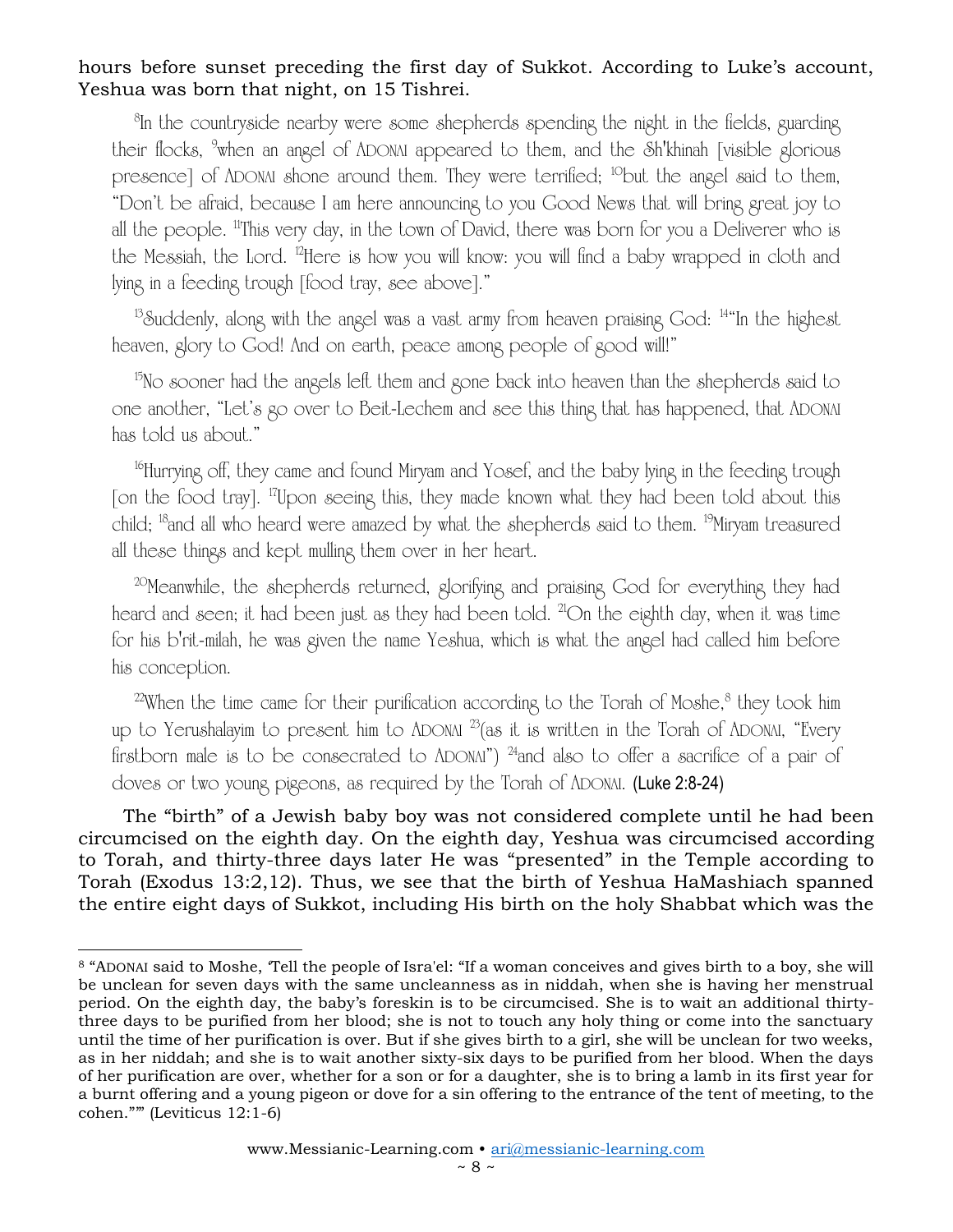first day of Sukkot and His circumcision on the holy Shabbat which was the eighth and final day of Sukkot.

At His birth he was placed on the *food tray* in the Sukkah, thus demonstrating that He is indeed the true Bread of Life (John 6:33-51). God's preparation of the Feast of Sukkot centuries before His birth gives extra significance to Yochanan's comment:

The Word became a human being and lived [literally, "tabernacled"] with us, and we saw his Sh'khinah, the Sh'khinah of the Father's only Son, full of grace and truth. (John 1:14)

"Note that God provided two holy feasts that lasted eight days, Passover/Unleavened Bread and the Feast of Tabernacles. John the Baptist, the forerunner of Messiah, was born and circumcised in the eight days of the first, then six months later Yeshua, the Messiah, was born and circumcised the eight days of the second. John came in the first month of the year and Yeshua came in the seventh month. In ministry, John introduced the way through Messiah and then Yeshua perfected it, even as the first and seventh months signify. …

The Feast of Tabernacles is a most important commemoration. Zechariah 14:16,17 tells us that one day all nations will be required by law to honor this feast. For what greater reason, than it is the birthday of the King of Kings! Why should we delay?"

> — Messianic Rabbi Dr. David Hargis, [www.messianic.com/articles/dates.htm](http://www.messianic.com/articles/dates.htm)